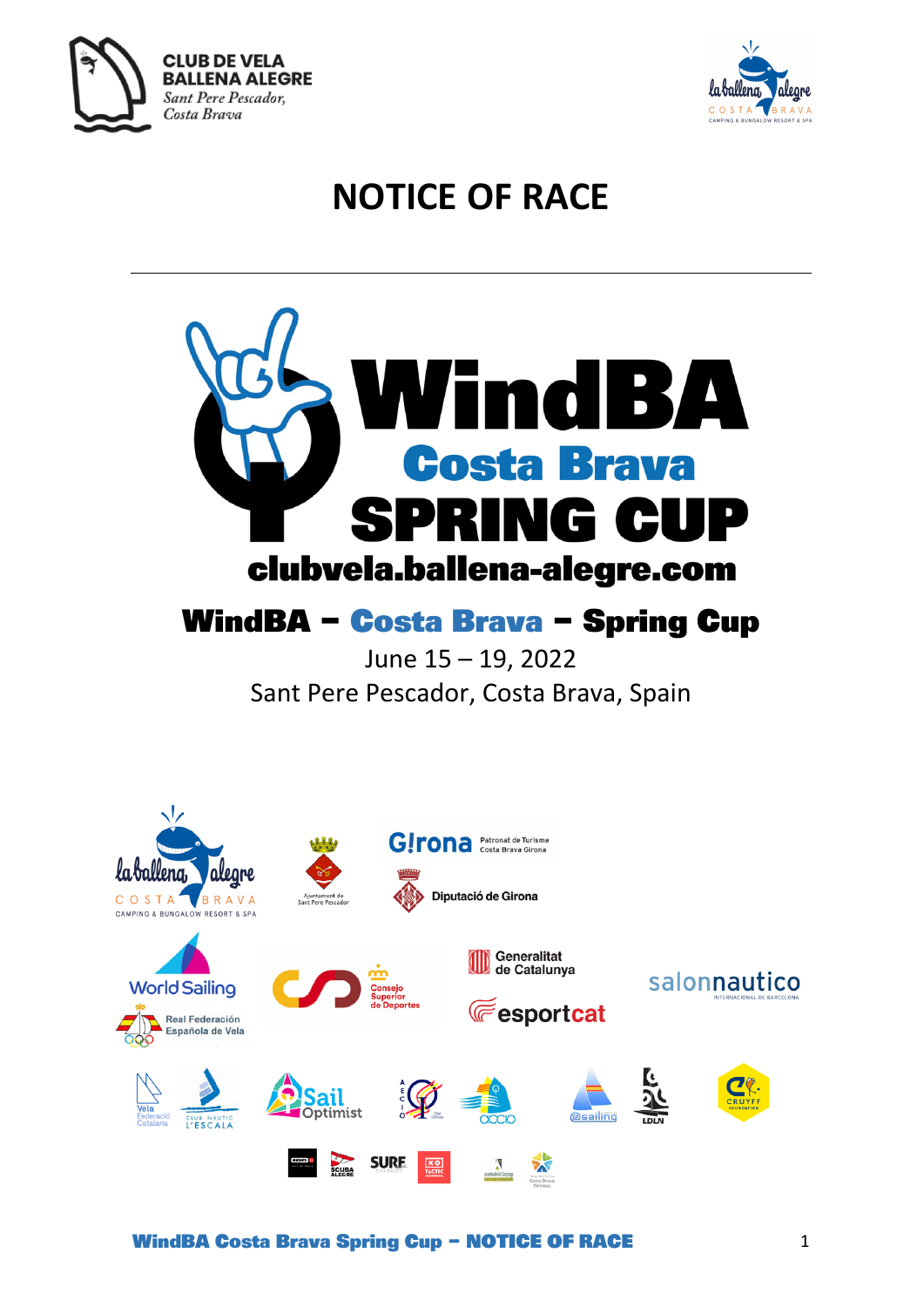



## **NOTICE OF RACE**

Club de Vela la Ballena Alegre is proud to host the WindBA – Costa Brava – Spring Cup

## 1. **DATE AND VENUE**

The WindBA – Costa Brava – Pre Worlds 2022 will be held from the 15th to the 19th June 2022.

The venue will be located at the Club de Vela la Ballena Alegre site at the Camping-Bungalow & Spa la Ballena Alegre-Costa Brava-Catalonia, Spain.

## 2. **ORGANIZATION AND RULES**

2.1. The regatta will be organized by Club de Vela la Ballena Alegre in cooperation with Club Nàutic l'Escala, authorised by the Real Federación Española de Vela and Federació Catalana de Vela and will be sailed under the "rules" as defined in the current Racing Rules of Sailing (RRS).

- 2.2. No National Prescriptions will apply.
- 2.3. Appendix P will apply.
- 2.4. [DP] Class Rules
- 2.5. [DP] Rules Equipment of Sailing.
- 2.6. RRS 90.3(e) applies, except the expression "24 hours" is changed by "60 minutes"

2.7. The first three sentences of RRS 61.1(a) are changed to 'A boat intending to protest shall inform the other boat at the first reasonable opportunity. When her protest will concern an incident in the racing area that she was involved in or saw she shall hail 'Protest'. She shall inform the Race Committee at the finishing line immediately after finishing of the boat/s being protested, or as soon as practicable after she retires.'

2.8. [NP] [DP] Rule 40 and the preamble to Part 4 are changed as follows:

2.8.1. The first sentence of rule 40 is deleted and replaced by: "Each competitor shall wear a personal flotation device (PFD) according to class rule 4.2 (a), properly secured at all times while on the water except when temporarily adding or removing clothing."

2.8.2. Add to the preamble of Part 4, after 'racing': "except rule 40 as amended by Sailing Instruction 2.8.1"

2.9. In all the rules governing this event, [NP] denotes a rule that shall not be grounds for protests by a boat. This changes RRS 60.1(a).

2.10. NP] [DP] COVID-19 infection prevention

2.10.1. Infection prevention and hygienic regulations will be published on the official website.

2.10.2. Reasonable actions by event officials to implement COVID-19 guidance, protocols or legislation, even if they later prove to have been unnecessary, are not improper actions or omissions.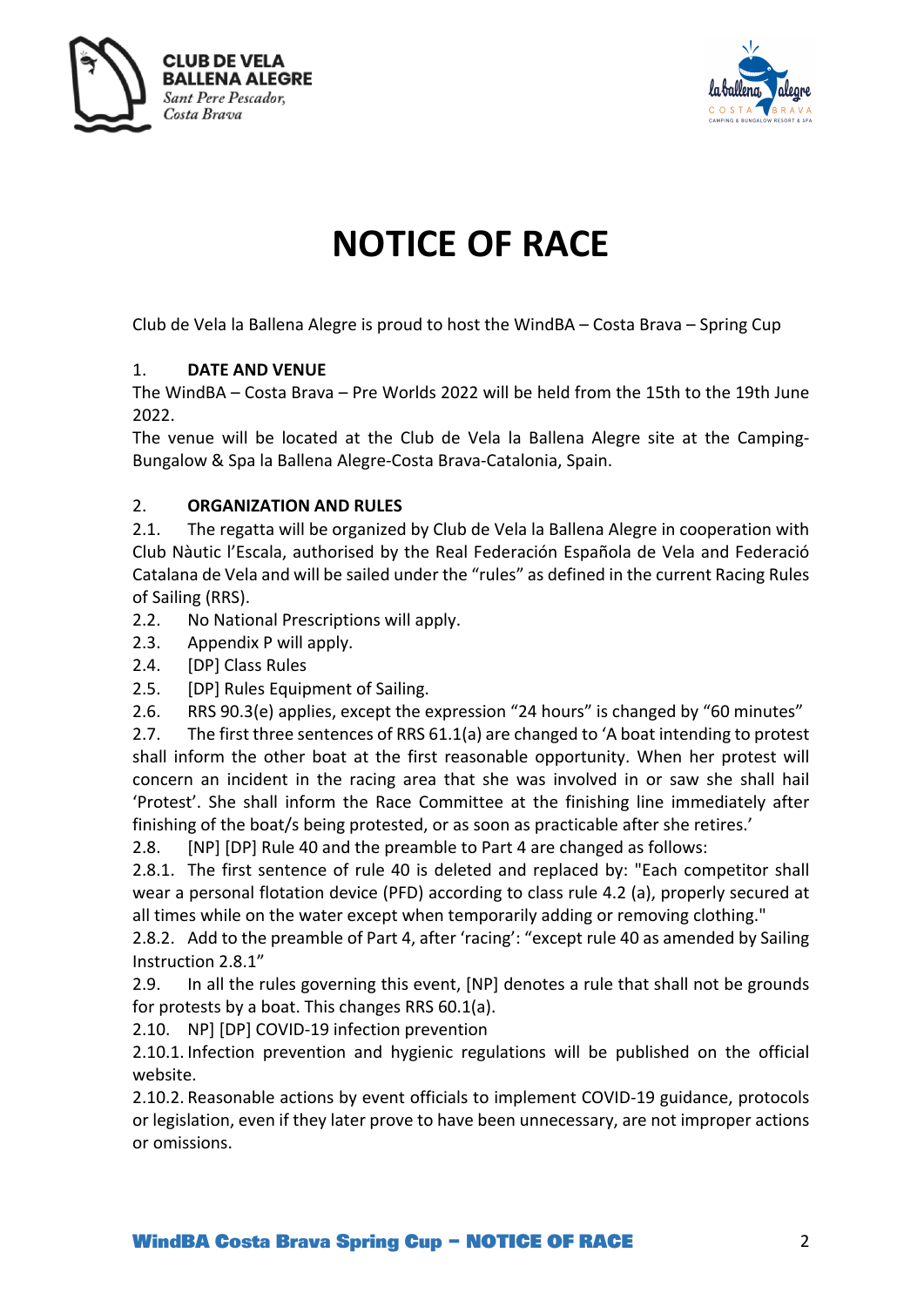



2.11. English is the Official Language of the Championship. If there is a conflict between languages the language of the original version of the relevant document will take precedence.

2.12. [NP] [DP] All the sailors and personal support shall follow any reasonable instruction given by a race officer.

## **3. SAILING INSTRUCTIONS**

3.1. Sailing instructions will be available beginning Wednesday 15th June 2022 on the event website. Other documents governing the event will be published with the sailing instructions.

## **4. COMMUNICATIONS**

4.1. The online official notice board online only and located at http://clubvela.ballenaalegre.com/en/default/races/race/text/windba-costa-brava-spring-cup-en

4.2. [NP][DP] All support boats shall carry a VHF radio capable of communicating on international channels.

4.3. On the water, the race committee will make courtesy broadcasts to competitors and support persons on VHF radio. The channel will be stated in the SIs.

4.4. Except in an emergency, a boat shall neither make nor receive radio transmissions, text messages or cellular phone calls while racing except in an emergency or when using equipment provided by the race committee.

## **5. ADVERTISING [NP] [DP]**

5.1. Sailor advertising is permitted on the hull as per World Sailing Regulation 20.3.2 but as restricted by class rule 2.8.

5.2. Boats may be required to display advertising chosen and supplied by the Organising Authority.

## 6. **ELEGIBILITY. ENTRY AND REGISTRATION**

6.1. [NP] All Spanish sailors must have a Spanish Sailing Federation membership card valid for year 2022.

6.2. Competitors are required to be current members of the Optimist National Association of the IODA for the country of their residence and must been born on or after January 1, 2007.

6.3. The regatta will be open, except for

6.3.1. 10 entries for sailors from Club de Vela la Ballena Alegre – Club Nàutic l'Escala.

6.3.2. 50 entries for the ACCIO (Associació Catalana de la Classe Optimist)

6.3.3. The remaining spare entries are for other sailors until a maximum number of 200 participants has been reached altogether.

6.3.4. The Organising Committee reserves the right to accept more entries.

6.4. All entries shall meet the requirements of World Sailing Regulation 19 - Eligibility Code.

6.5. It is mandatory for all competitors to have a coach with rib in the regatta. The quota is max 10 sailor per coach and rib.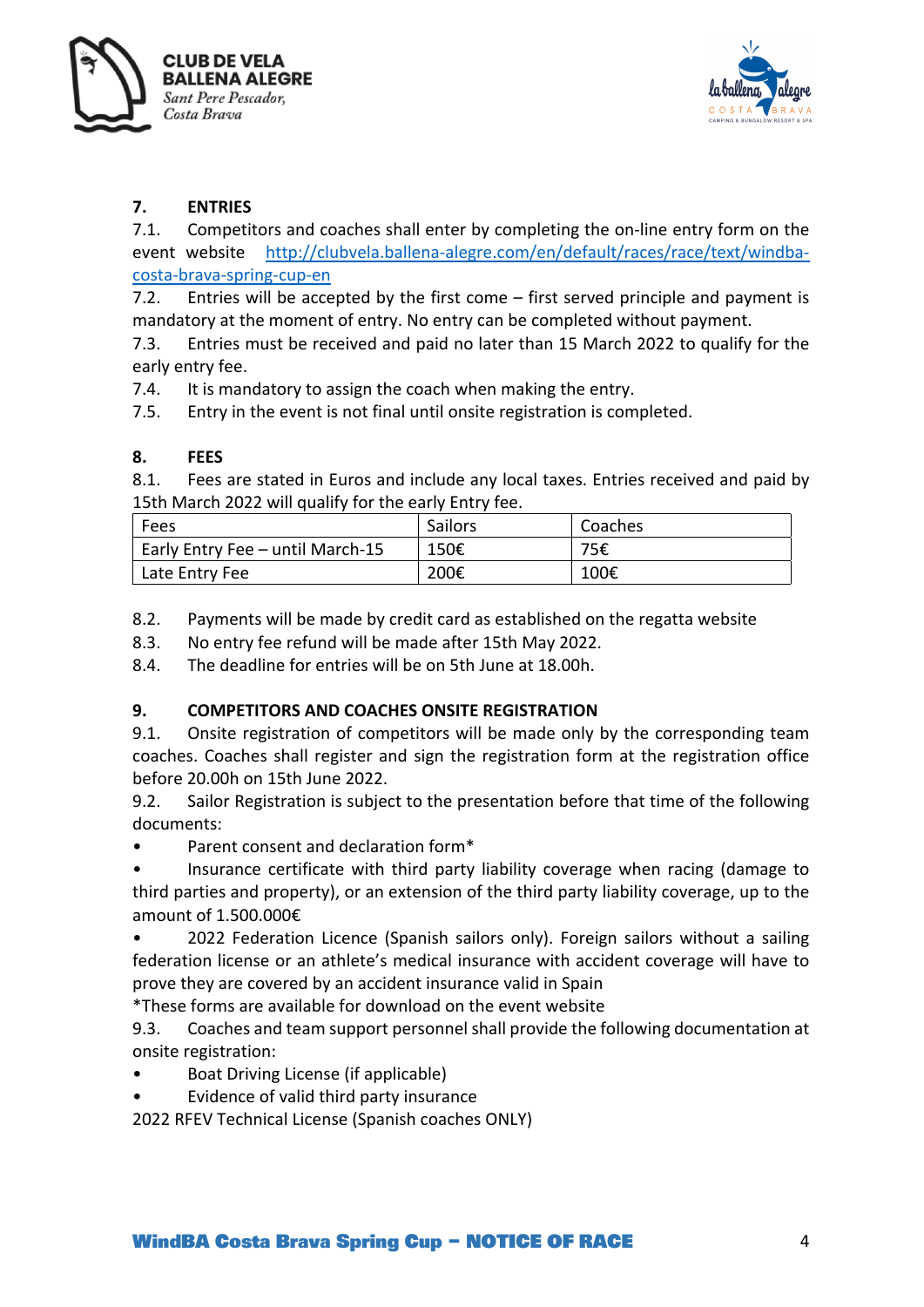



## **10. REGATTA FORMAT**

10.1. In the event that there are more than 100 sailors registered, the fleet will be divided into fleets to sail a qualifying series followed by a final series.

10.2. The Sailing Instructions will define the Racing format details.

#### **11. SCHEDULE**

| DATE               | PROGRAMM                                           |
|--------------------|----------------------------------------------------|
| Wednesday, June 15 | 10.00 - 19.00 - Sign in at registration office     |
| Thursday, June 16  | 10.00 - Mandatory coaches meeting & meteo briefing |
|                    | 13:00 - Warning signal for 1st race of the day.    |
| Friday, June 17    | 10.00 - Mandatory coaches meeting & meteo briefing |
|                    | $13:00 - Races.$                                   |
|                    |                                                    |
| Saturday, June 18  | 10.00 - Mandatory coaches meeting & meteo briefing |
|                    | $13:00 - Races.$                                   |
|                    |                                                    |
| Sunday, June 19    | 10.00 - Mandatory coaches meeting & meteo briefing |
|                    | $13:00 - Races.$ .                                 |
|                    | 16.00 No warning signal after this time            |
|                    | After racing, Prize giving                         |

## **12. RACING AREA AND COURSE**

12.1. There will be one racing area. The Sailing Instructions will show the location of the racing area and its description.

12.2. The course will be an outer-loop trapezoid with the finish line at the end of the second windward leg

#### **13. SCORING**

- 13.1. When 4 or more races are completed, 1 race score will be discarded.
- 13.2. Two races are required to have a valid regatta.

#### **14. INTERNATIONAL JURY**

14.1. An International Jury will be appointed in accordance with rule RRS 91(b). Decisions of the jury will be final as provided in RRS 70.5.

## **15. SAFETY [NP] [DP]**

15.1. All coaches and supporting personnel will be requested to be equipped with and use the life jacket and to carry with them a VHF radio out on the water.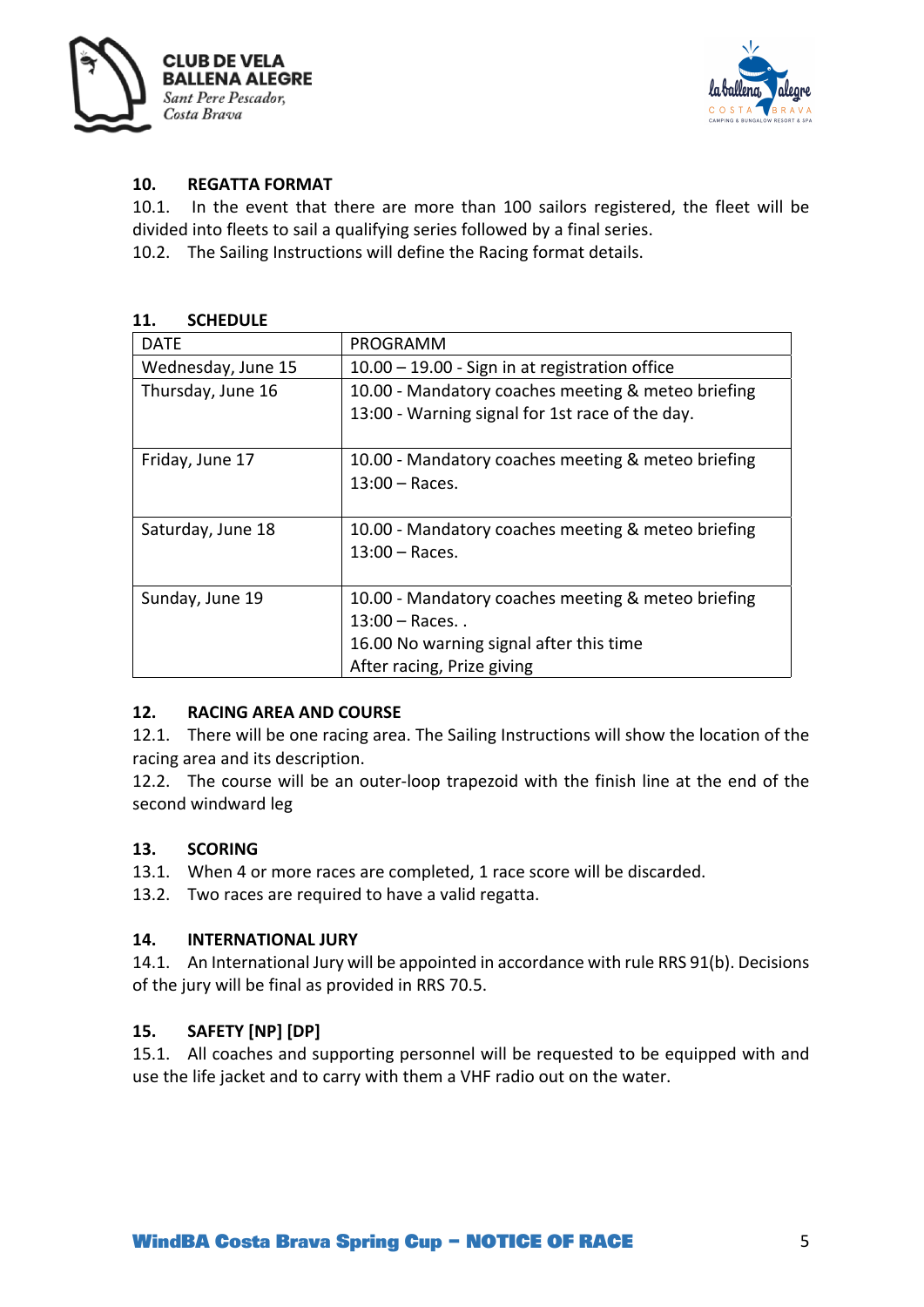



## **16. DESIGNATED ADULT**

16.1. Parents not personally attending any part of the event must ensure that another adult is authorized and designated.

16.2. Each competitor shall indicate in writing a parent or adult representative who shall be responsible for the competitor throughout the event in the Parent Consent and Declaration Form as well as the Sailor compliance form of the pandemic specific rules available on the regatta website.

16.3. The designated adult will accept full responsibility for all actions of the competitor during any activity related to the event. This includes on-shore activities before, during and after the regatta.

## **17. SUPPORT BOATS [NP] [DP]**

17.1. All support boats shall register and shall prominently fly a National flag or a white flag with the three letters national code of the country/ies it supports, from a staff, at all times while on the water. No other flags shall be displayed by support boats.

17.2. Support boats moorings are located in the Club Nàutic L'Escala. https://www.nauticescala.com/en/yacht-club-in-the-costa-brava/

## **18. MEASUREMENT[DP]**

18.1. Competitors are allowed to use only one hull, dagger board, rudder (with tiller and extension), mast, boom, sprit and sail during the regatta. Substitution of such equipment shall occur only with the Race Committee's approval.

18.2. There may be measurement on the water following each race. A number of boats may be spot checked after finishing the race.

18.3. All equipment may be subject to a safety check.

#### **19. DISCLAIMER OF LIABILITY**

19.1. Competitors take part in all races at their own risk. CN Costa Brava – Vela Palamós or any of their officials or representatives or the sponsors or representatives on the water to either persons or equipment, which may result from the participation in the regatta. 19.2. Participation in this event, supporting events and in each race is at the sole

discretion of the sailor and at his/her own risk. Notice is drawn to RRS 3.

#### **20. TROPHIES**

20.1.  $1^{st}$  to  $10^{th}$  Overall

20.2. Other Trophies will be posted at the ONB

#### **22. ADDITIONAL INFORMATION & ACCOMODATION**

22.1. For additional information contact:

Club de Vela la Ballena Alegre - e-mail windba@ballena-alegre.com

22.2. For Accomodation contact to https://www.ballena-alegre.com/ca/ballenaevents/